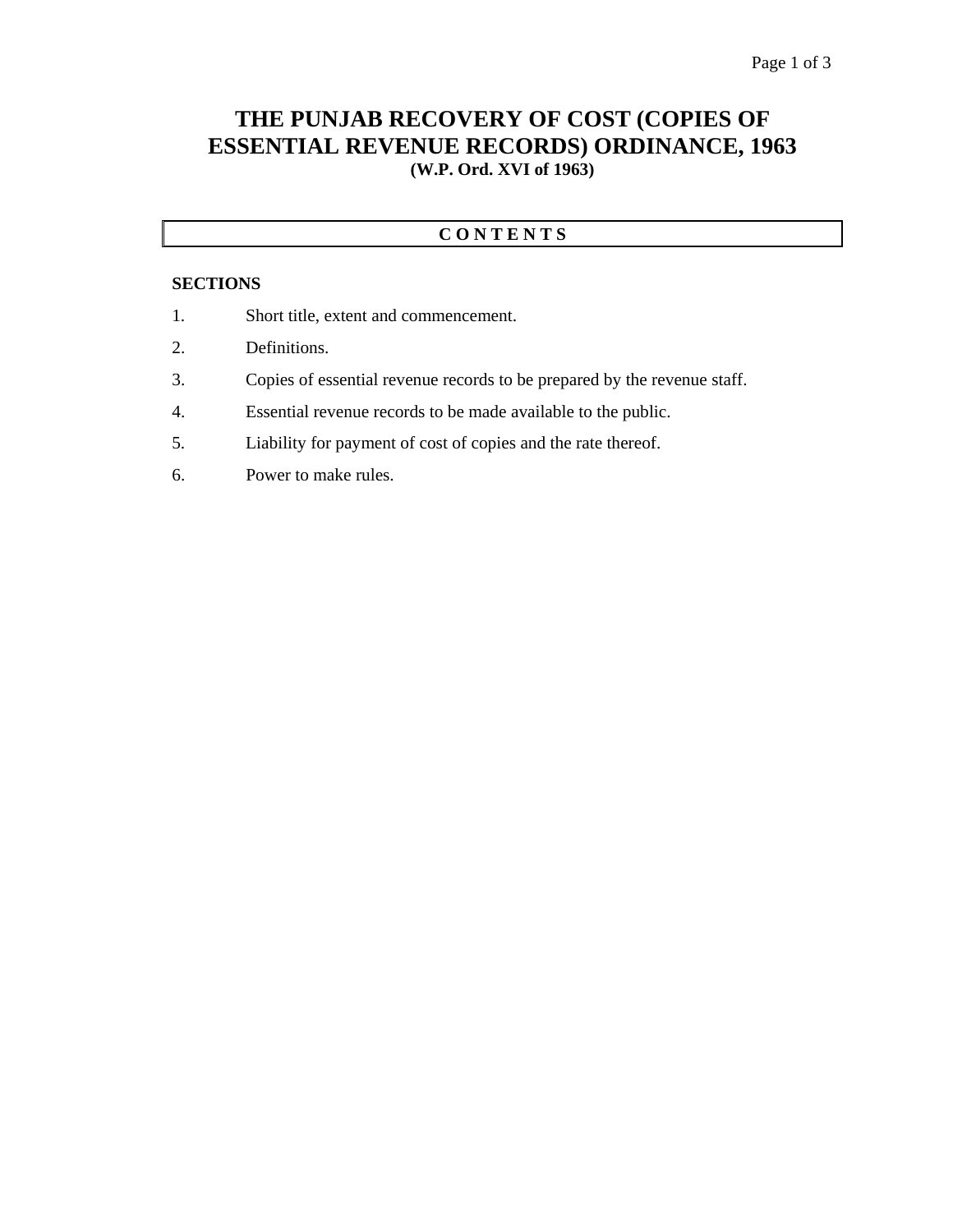# 1 **THE** <sup>2</sup> **[PUNJAB] RECOVERY OF COST (COPIES OF ESSENTIAL REVENUE RECORDS) ORDINANCE, 1963 (W.P. Ordinance XVI of 1963)**

[28 May 1963]

#### *An Ordinance to provide for the recovery of cost incurred by Government in the preparation and supply of copies of essential revenue records to the Union Councils for public information in the Province of* <sup>3</sup> [*the Punjab*]

**Preamble.—** WHEREAS it is expedient to provide for the recovery of cost incurred by Government in the preparation and supply of copies of essential revenue records to the Union Councils for public information, in the Province of  $\frac{4}{1}$  [the Punjab], in the manner hereinafter appearing;

 AND, WHEREAS the Provincial Assembly of West Pakistan is not in session and the Governor of West Pakistan is satisfied that circumstances exist which render immediate legislation necessary;

 NOW, THEREFORE, in exercise of the powers conferred on him by clause (1) of Article 79 of the Constitution, the Governor of West Pakistan is pleased to make and promulgate the following Ordinance:-

**1.** Short title, extent and commencement.— (1) This Ordinance may be called the <sup>5</sup>[Punjab] Recovery of Cost (Copies of Essential Revenue Records) Ordinance, 1963.

- (2) It extends to the whole of the Province of  $\frac{6}{5}$ [the Punjab].
	- (3) It shall come into force at once.

**2. Definitions.**— In this Ordinance, unless the context otherwise requires, the following expressions shall have the meanings hereby respectively assigned to them, that is to say—

- (*a*) "Board of Revenue" means the Board of Revenue constituted under the <sup>7</sup>[Punjab] Board of Revenue Act, 1957 (West Pakistan Act XI of 1957);
- (*b*) "Collector" means the chief officer-in-charge of the revenue administration of a district and includes a  ${}^{8}$ [Deputy Commissioner] and any other officer specially empowered by the Board of Revenue to perform the functions of a Collector;
- (*c*) "essential revenue record" means Jamabandi, Khasra Girdawari, Fard Bachh, Village Map, Number Shumari-V.F.VI., Record of Rights-V.F. VII-A, Bill of Assessment and Deh Map or such other revenue record as may be declared by the Board of Revenue to be essential revenue record for the purposes of this Ordinance;
- (*d*) "estate" means any area—
	- (*i*) for which a separate record of rights has been made; or
	- (*ii*) which has been separately assessed to land revenue, or would have been so assessed if the land revenue had not been released, compounded for or redeemed; or
	- (*iii*) which the Board of Revenue may, by general rule or special order, declare to be an estate;
- (*e*) "Government" means the  $^{9}$ [Provincial Government of the Punjab];
- (*f*) "land revenue" means the land revenue assessed under the provisions of any law regulating the assessment of land revenue for the time being in force;